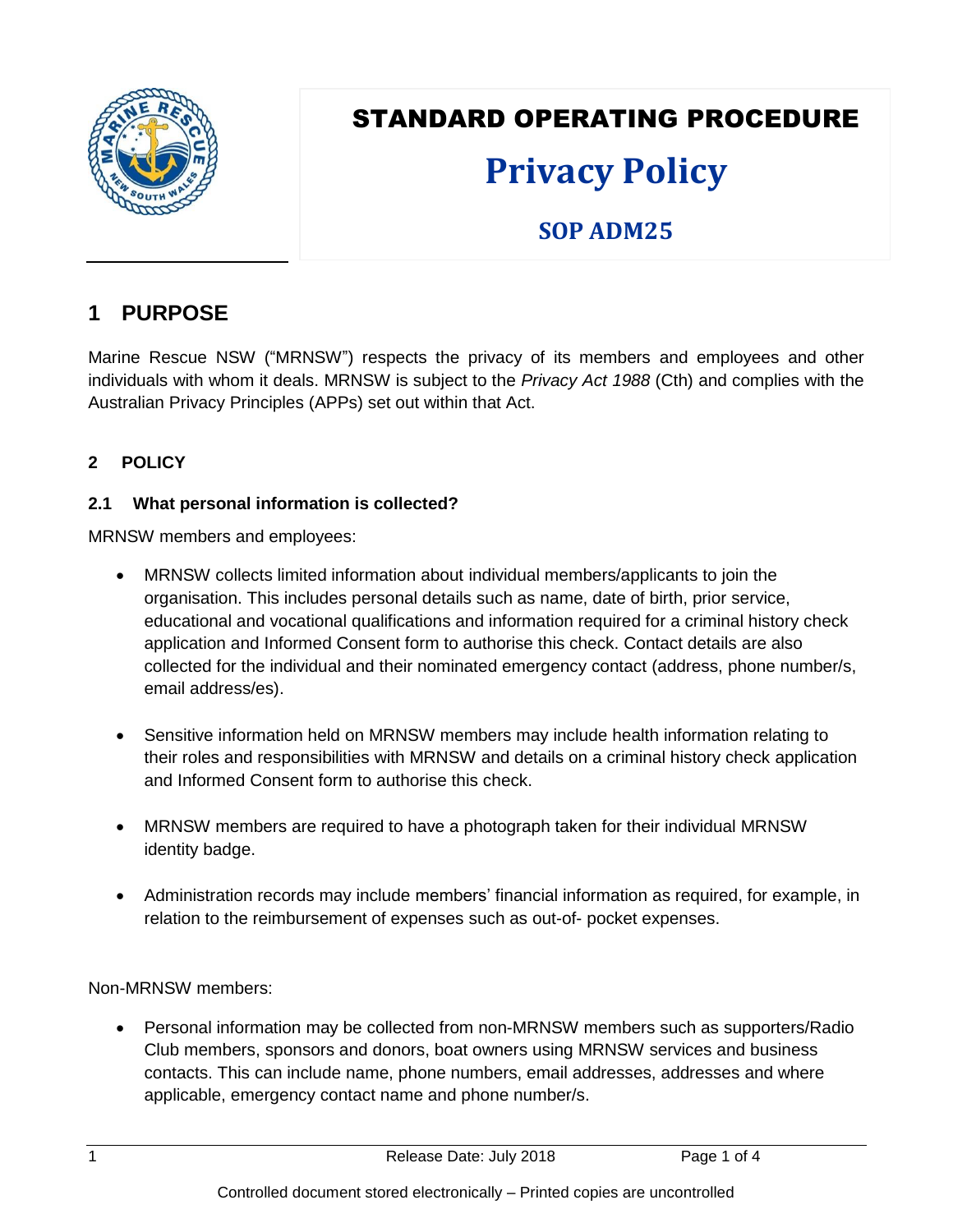- The name and contact details of boaters assisted by MRNSW are collected, along with their vessel name, registration, colour and identifying features and other relevant information, including vehicle make and registration, where applicable. Photos may also be collected.
- Calls to and from MRNSW bases by telephone and radio may be recorded for emergency and/or training purposes.
- MRNSW does not store credit card details for online transactions such as donations or e-shop purchases.

## **2.2 How is personal information kept up to date and secure?**

- MRNSW takes all reasonable steps to keep records accurate, complete and up to date. The organisation relies on members and non-members to notify it of any relevant changes of which it would not otherwise be aware, such as changed contact details.
- Appropriate security measures and controls are in place to protect personal information against misuse, loss, unauthorised access, modification or disclosure. This includes access controls, cryptography, physical and environmental security and auditing.
- Contracts with any third party service providers handling personal information on behalf of MRNSW will include appropriate privacy clauses.
- Personal information is stored for as long as required for operational or administrative purposes, and then deleted, disposed of securely or de-identified. Criminal history check applications and Informed Consent forms are destroyed after 12 months from the time of application.

# **2.3 How is personal information collected?**

- Relevant personal information is required to be provided on the application form to join MRNSW.
- Subsequently, information is acquired as part of a member's record of service, including duties performed, positions held, training completed, test results and performance assessments.
- Information is required to be provided during the course of MRNSW services, such as a boater providing his/her details for the purpose of Logging On with MRNSW.
- Information is acquired during interactions with MRNSW members and staff, for instance when making donations, a request for information or a request for assistance.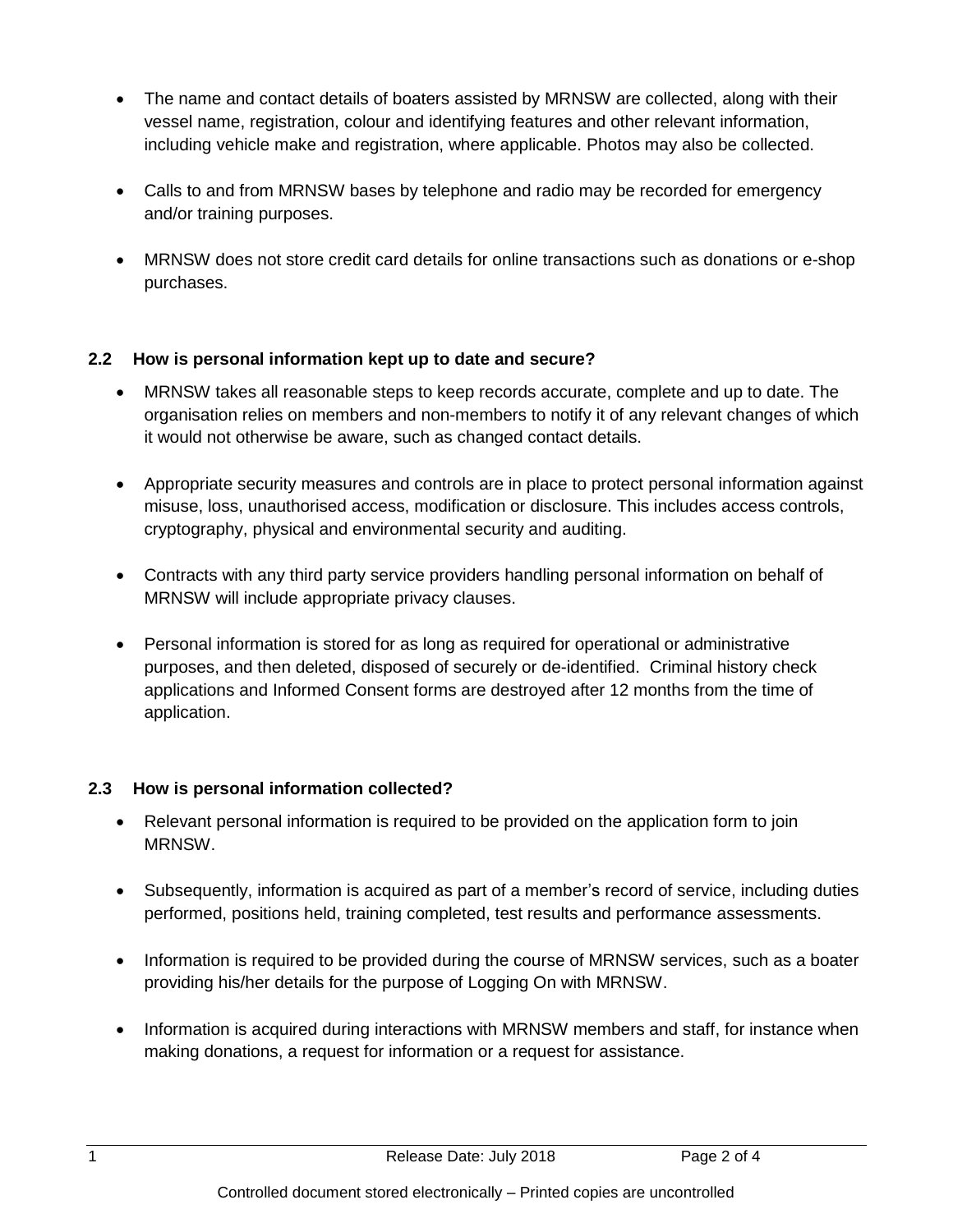#### **2.4 How is personal information used?**

- MRNSW will only use and/or disclose personal information where required for the purpose of undertaking its operational activities or administration or in the event that it supplies a service (such as a training course).
- Personal information may be disclosed to third parties such as Police and other Emergency Services:
	- in emergencies; or
	- where required by law; or
	- with the express consent of the individual concerned.
- To check the identity of an individual or to assess an application for membership to MRNSW.
- To communicate with its members, supporters, sponsors and boating public about the general business of MRNSW (eg providing MRNSW Board election material or operational/policy information to members or making supporters aware of fundraising activities).
- Personal information is not provided to third parties for the purposes of marketing or similar activities.
- Unless MRNSW members and radio club members specifically agree to opt out by contacting MRNSW or unsubscribing by email, MRNSW may send via various means direct marketing material about its own services and activities, in accordance with Australian marketing laws such as *Spam Act 2003 (Cth).*
- Personal information is not stored or processed outside of Australia.

#### **2.5 Access to personal information**

- Members are able to view and update their own record through the MRNSW member management system.
- Members, non-members, other individuals or entities are entitled to see all information held about them.
- To access your personal information, please contact MRNSW using the details provided in **2.6 Privacy contacts**.